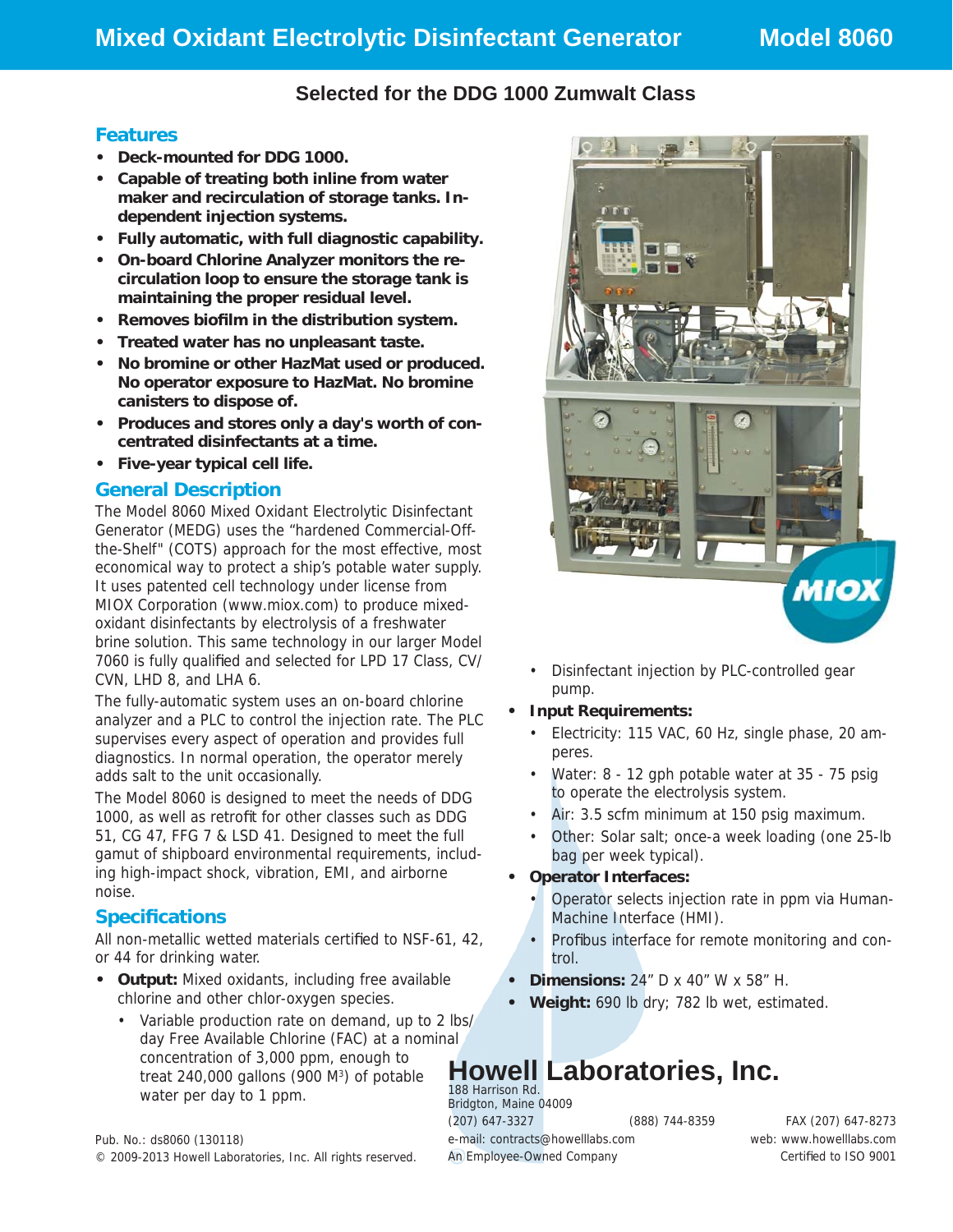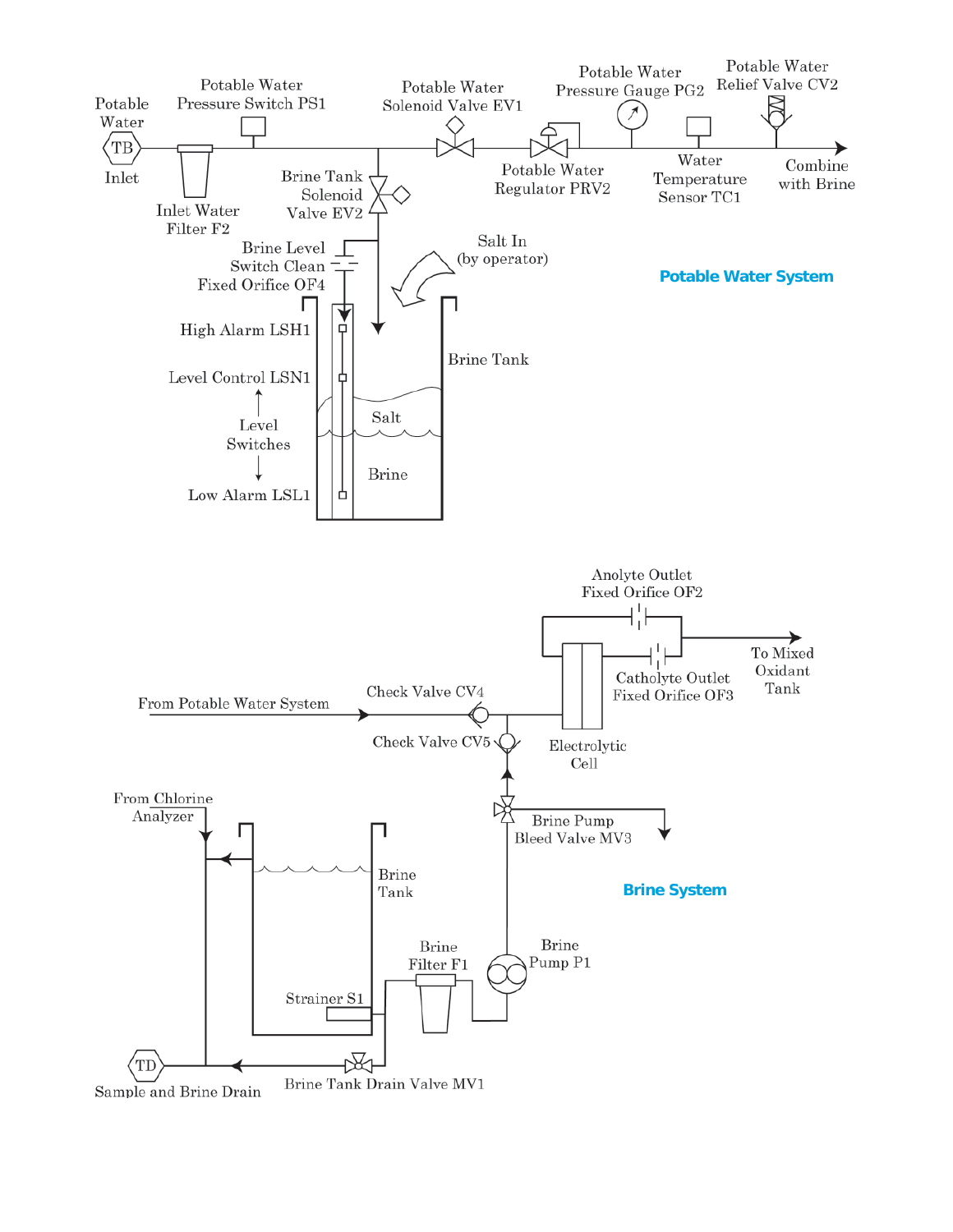



**LP Air System**